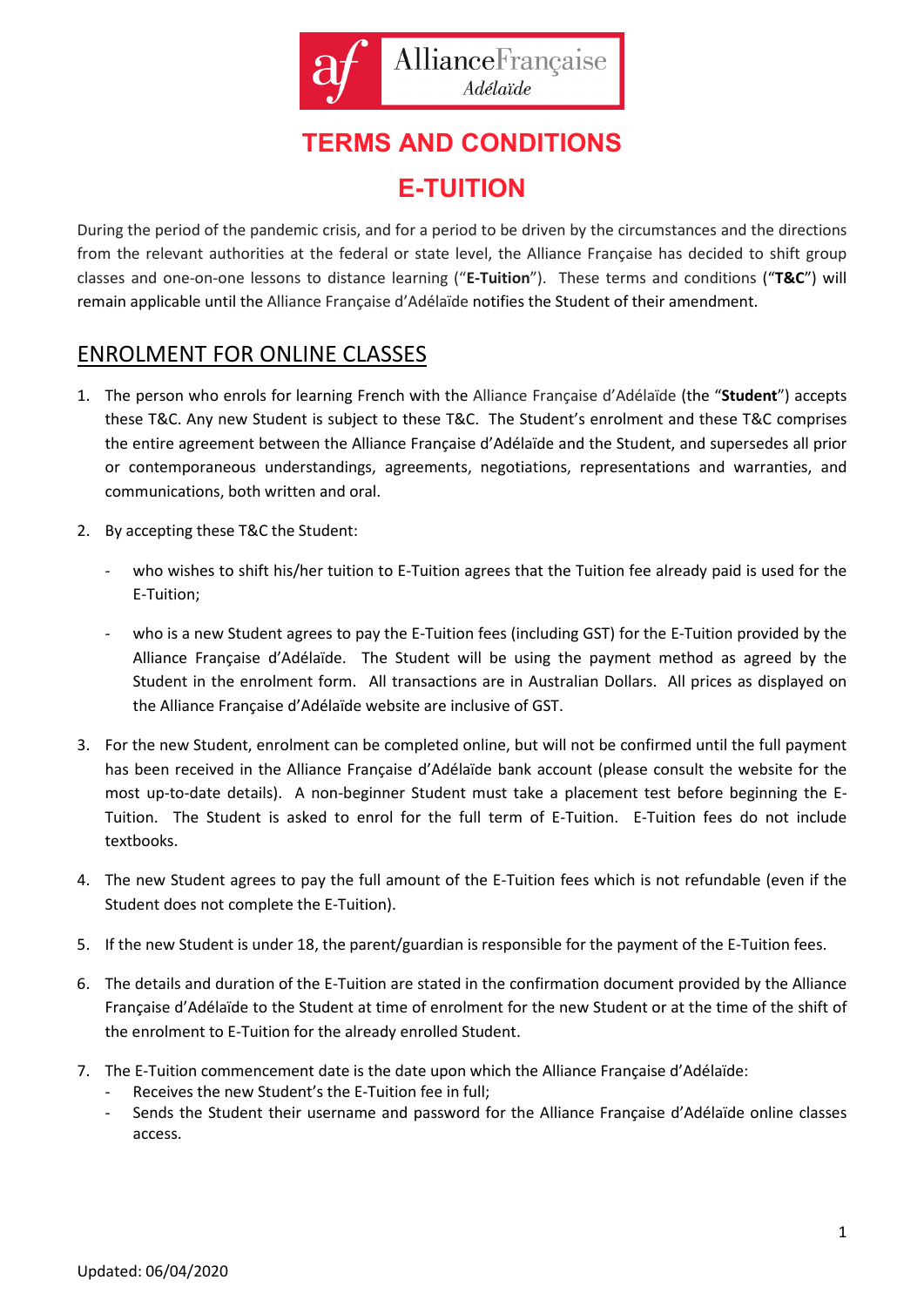

- 8. It is important for the Student to note that an online environment does require an element of selflearning, including self-discipline, dedicated time put aside for classes and homework, and a level of dedication to his/her E-Tuition.
- 9. To access E-Tuition, the Student is required to have access to the three following tools:
	- a. a video conference tool named Zoom for web meetings allowing the Student to see, listen and engage in exchanges with the teacher;
	- b. a platform named Apolearn that the Student can use anywhere, anytime to submit homework and assignments (formal teaching) or take the opportunity to engage with the Student's classmates (informal teaching);
	- c. a convenient online French keyboard, that will assist the Student with written work and typing accented characters.
- 10. The E-Tuition enrolment is complete when the Student has been issued a username and password for the Alliance Française d'Adélaïde online classes access ("**E-Tuition Access**").
- 11. After enrolment, the Student will receive an email from the Alliance Francaise with an invitation to join the Apolearn platform. The Student will be required to click through to the platform and explore the dashboard. Then the Student will be allowed to interact with fellow students with a 'bonjour!' on the E-Tuition chat.

#### E-TUITION

The Alliance Française d'Adélaïde is responsible for allocating the Student to the E-Tuition that best corresponds to the Student's language level and needs. Any change of E-Tuition requires the approval of the teacher. Students are reminded that they cannot choose a particular Tuition or teacher. As teachers have extensive experience, every effort will be made to maintain high standards of teaching and smooth transition from one session of E-Tuition to another or for the replacement of a teacher. In the best interests of the Student, the Alliance Française d'Adélaïde asks that first enrolments and re-enrolments be made 1 week prior to the commencement date of each session of E-Tuition in order to avoid E-Tuition cancellations. Early reenrolments will be entitled to the discount stated below under 're-enrolment discount offers' (the reenrolment discount does not include the shift of group class or one-on-on tuition to E-Tuition).

The maximum number of students by Tuition is sixteen students. In the case of insufficient numbers of students or unforeseen circumstances, the Alliance Française d'Adélaïde reserves the right at its entire discretion to cancel an E-Tuition. In the event of such cancellation of an E-Tuition, the Alliance Française d'Adélaïde will offer to the Student the choice to be offered another Tuition suitable to the Student or a transfer of the credits to a later session. The Alliance Française d'Adélaïde reserves the right to change teachers during the period of E-Tuition.

Please note that E-Tuition will not be held on South Australian public holidays. In this case, E-Tuition hours will be extended to compensate for missed E-Tuition or organised on another day if possible.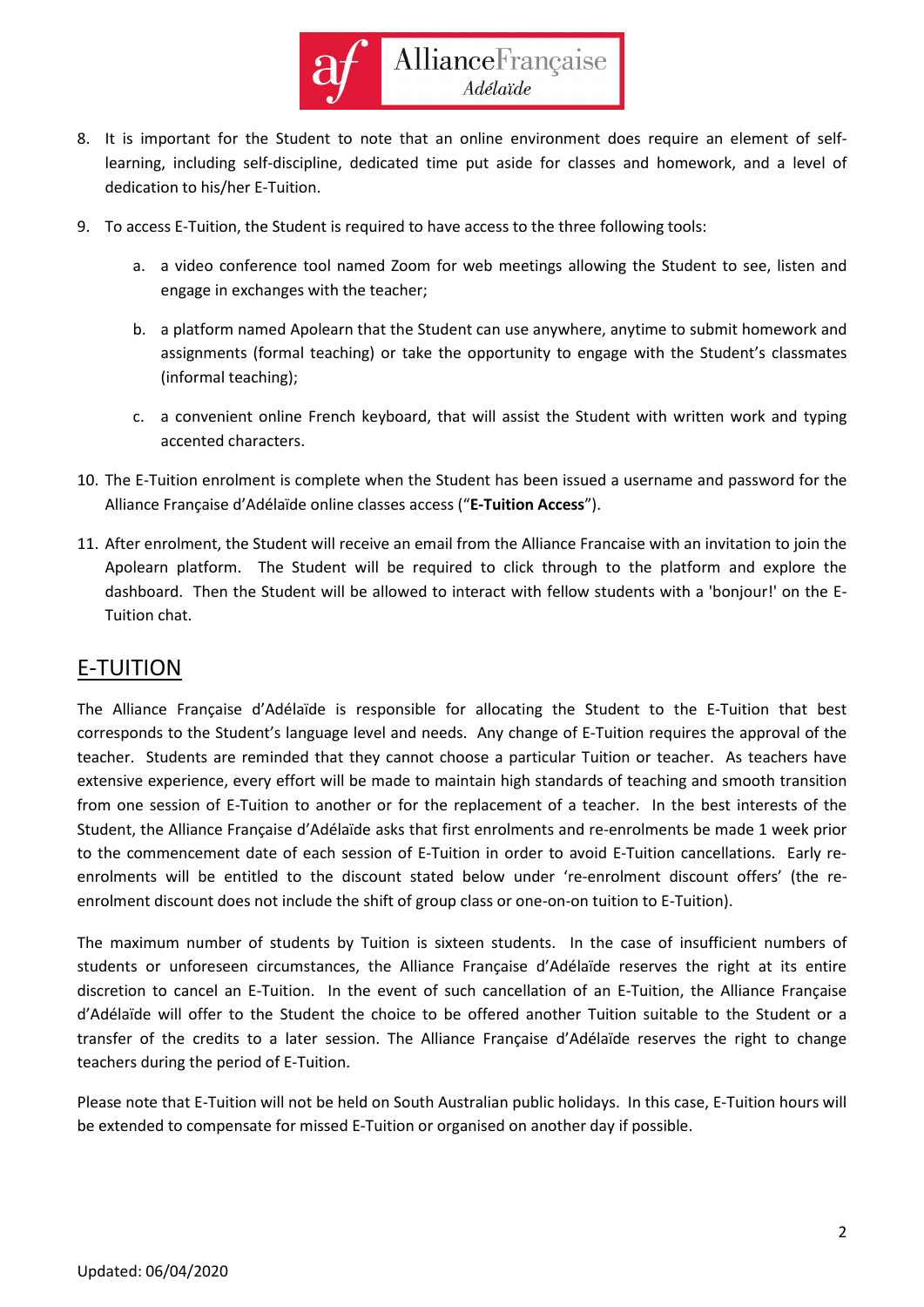

# E-TUITION FEES

Note that fees cannot be refunded or transferred in the case of cancellation by the Student less than 5 Business Days before the course starts ("**Business Day**" being in these T&C a day which is not a Saturday, a Sunday or a public holiday in SA). No partial refund can be granted for E-Tuition not attended and no postponement can be allowed except under special circumstances whereby justification is provided by the Student and approval from the Alliance Française d'Adélaïde is granted at its discretion. In either circumstance, an \$50 administration fee will be charged to the Student.

No adjustments to billings will be made in the event of the Student's absence from E-Tuition for any reason.

## CONFIDENTIALITY - PRIVACY

A Student's 'personal information' (as that term is defined in the *Privacy Act 1988 (Cth)*) will only be used by Alliance Française d'Adélaïde to provide the Student with the learning services contemplated by the Student enrolment under these T&C. Alliance Française d'Adélaïde's Privacy Statement is to be found on its website: <https://www.af.org.au/policies/>

We will make sure to keep any such information that we have about you secure and to ensure that any of our employees or agents who have access to information about you do not make any unauthorised use, modification, reproduction or disclosure of that information.

The Alliance Française d'Adélaïde will only disclose the Student's information:

- to the extent specifically required by law; or
- for the purposes of the Student's enrolment (including disclosing information in connection with any query or claim).

Private Information provided by the Student is considered confidential and will not be divulged to any third party, nor will it be sold.

#### E-TUITION MATERIALS, ACCESS AND ASSESSMENT

The content of the E-Tuition materials, including copyright and all other such intellectual property rights contained therein, remain the exclusive property of the Alliance Française d'Adélaïde. The Student will not reproduce any part of the E-Tuition Materials without the prior written consent of the Alliance Française d'Adélaïde.

E-Tuition materials are personal to the Student and the Student is prohibited to either sell or give or transfer the E-Tuition materials to any other person or organisation who is not the Student.

E-Tuition materials and E-Tuition content are subject to change.

E-Tuition materials are provided online via our distance learning system as described on the Alliance Française d'Adélaïde's website. Due to the current circumstances the E-Tuition may occasionally be inaccessible for technical reasons or during scheduled maintenance.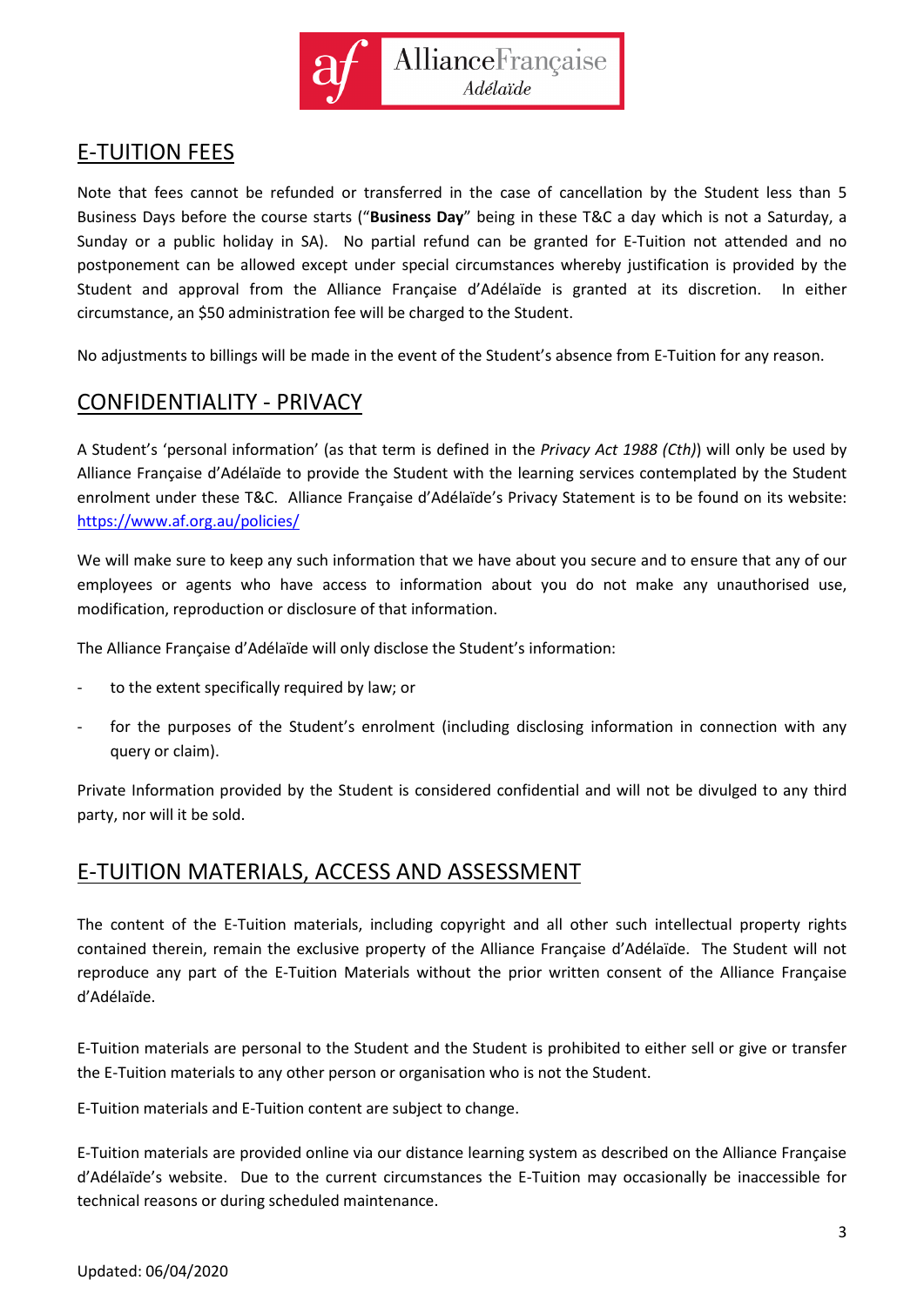

# ONE-ON-ONE / PRIVATE E-TUITION

Enrolment for one-on-one E-Tuition can be made by calling Reception on (08) 8272 4281. One-on-one E-Tuition fees (please consult website for the most up-to-date details) are to be paid for a minimum of a 1-hour Tuition and at least 2 Business Days prior to the E-Tuition. In the event of cancellation of E-Tuition by the student, 1 Business Day notice is required, otherwise, the full E-Tuition fee will be charged. To re-schedule the E-Tuition, the Student will have to contact the Alliance Française d'Adélaïde by telephone at (08) 8272 4281 or online. E-Tuition fees are not refundable or transferable. All one-on-one E-Tuition in the package must be completed within 6 months of the first E-Tuition.

## STUDENT OBLIGATIONS

The Student is required to:

- Ensure that all the information provided to the Alliance Française d'Adélaïde is accurate;
- Notify the Alliance Française d'Adélaïde of any contact/details changes (email, telephone, address etc.);
- Advise the Alliance Française d'Adélaïde of any difficulties or problems the Student may experience with E-Tuition;
- All interaction with the Alliance Française d'Adélaïde' staff, teachers and other students (including, but not limited to telephone calls, emails and instant chats) are to be conducted civilly and respectfully at all times.
- Use of abusive language, harassment of staff, teachers and other students will not be tolerated. The Alliance Française d'Adélaïde reserves the right to determine, at its sole discretion, what constitutes abusive language and harassment, and where that has occurred; and may, partially or completely, deny service to the infringing Student.
- To not copy and paste content directly from the E-Tuition otherwise, the Student will be in breach of these T&C and the Student's enrolment in the session of E-Tuition will be cancelled. In its sole discretion, the Alliance Française d'Adélaïde may refuse re-enrolment of the Student to E-Tuition or allow the Student for re-enrolment into another E-Tuition session - charges will apply.

## LIMITATION OF LIABILITY IN RELATION TO E-TUITION

To the extent permitted by law, the Alliance Française d'Adélaïde hereby excludes any liability to the Student in contract, tort, statute or in any other way for any injury, damage or loss of any kind whatsoever (including, without limitation, any liability for direct, indirect, special or consequential loss or damage), sustained by the Student or any other person, or for any costs, charges or expenses incurred by the Student, arising from or in connection with the Student's E-Tuition enrolment and any act or omission of Alliance Française d'Adélaïde.

To the extent permitted by law, the Student indemnifies and keeps indemnified Alliance Française d'Adélaïde for any loss and damage suffered by Alliance Française d'Adélaïde by or as a consequence of this enrolment to E-Tuition.

## FORCE MAJEURE